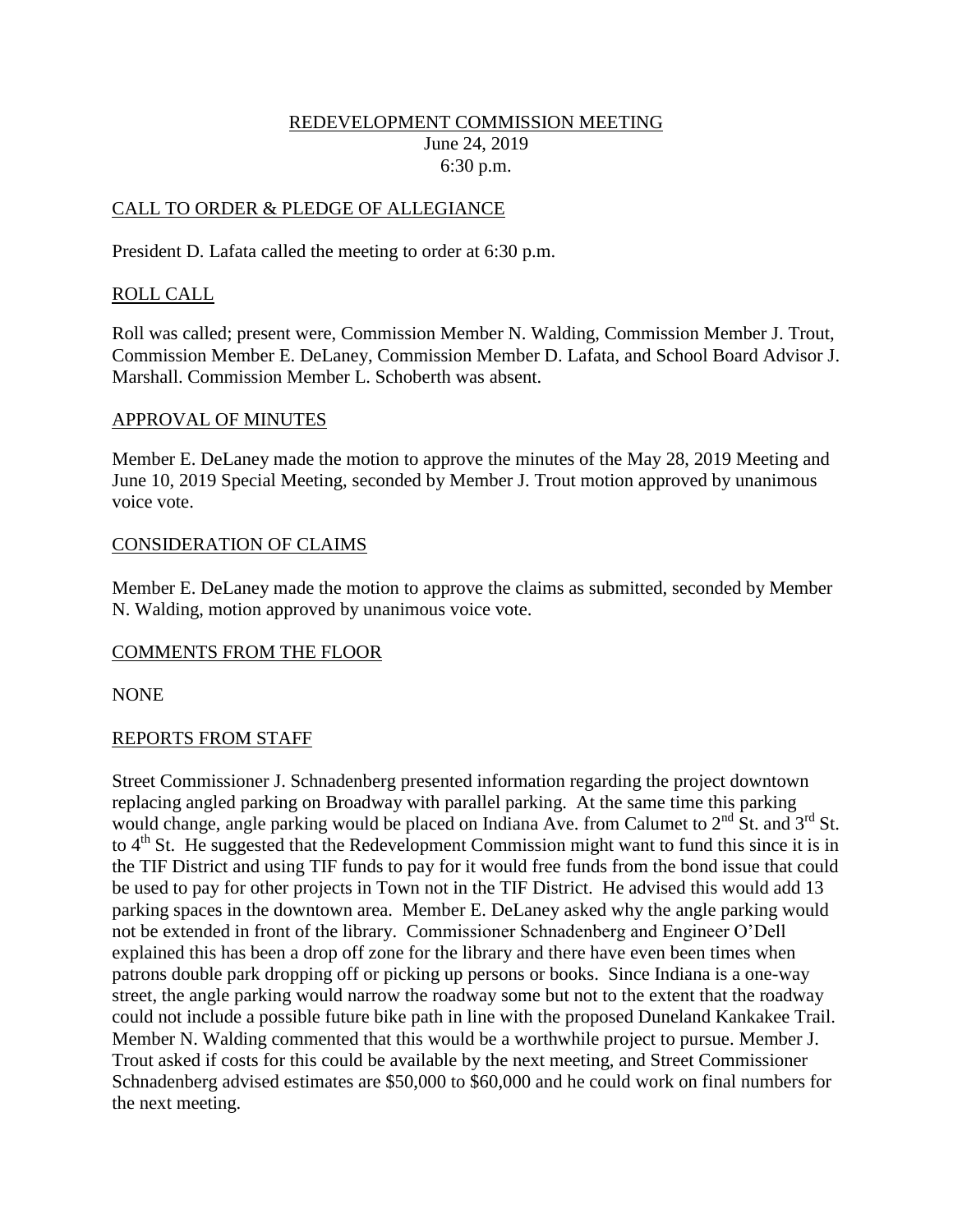### PUBLIC HEARING

NONE

## ORDINANCES AND/OR RESOLUTIONS

NONE

### NEW BUSINESS

Budget Presentation – Attorney J. Paulson advised based on action at the special meeting and she presented budgetary information as required by statute. She presented information about the five-year projection and expected annual TIF revenue of approximately \$1.95 million. Attorney Paulson advised there were certain expenses that were subtracted such as annual debt service and annual professional fees, so the amount remaining for the Redevelopment Commission to use for capital improvement plans is approximately \$1.4 million. Duneland School Advisor J. Marshall inquired about the cash balance typically at year's end and requested Town Attorney J. Paulson to provide him further information about year-end balances and how the money historically rolls over into the next year. It was explained to Mr. Marshall that there are TIF projects which benefit Duneland School such as the CFON project, and also can benefit the local development such as funding that was used to bring Urschel Laboratories to Chesterton. It was also mentioned that some projects occur, such as the East Porter Avenue Culvert project, where having cash available makes it possible to fund the project.

### OLD BUSINESS

CFON Project – Engineer M. O'Dell advised a claim was presented after the deadline for the claims and he requested a manual check in the amount of \$4,650.00 for the AMTRAK boring portion of the project. Member E. DeLaney made the motion to approve the manual check, motion seconded by Member N. Walding, motion approved by unanimous voice vote. Tom Carroll reported they have 65 contracts, with 24 proposals out, and 40 drops completed, and 17 more in progress. He also reported that Urschel is near completion, Duneland School Corporation is completed, as well as the Town Hall.

Attorney J. Paulson reported that the Commission had approved 2 appraisals for the Calumet and Porter Ave property. One appraisal has been received but the  $2<sup>nd</sup>$  appraiser has been unresponsive. It is the recommendation that Valuation Services be contacted to provide the  $2<sup>nd</sup>$ appraisal. Member N. Walding made the motion to approve this recommendation, motion seconded by Member J. Trout, motion approved by unanimous voice vote.

### COMMENTS FROM THE BOARD

**NONE**